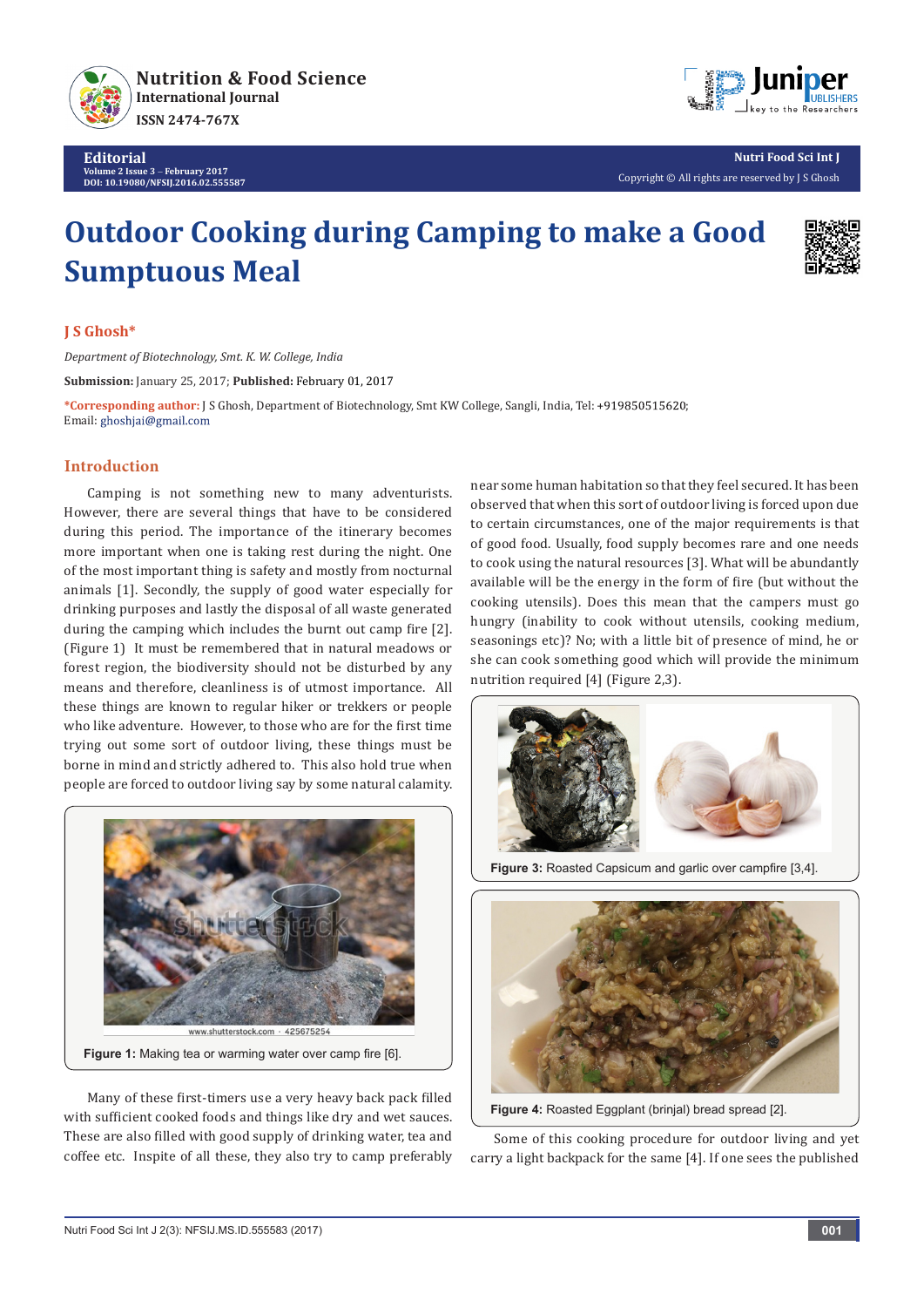diaries of trekkers or hikers especially those who move in forest areas, one would find that non-vegetarian food is usually prepared during night halt. That is because hunting of small animals, birds or fishes during the late hours of evening (which is the twilight zone) can serve as good food to give the necessary proteins and energy during night. This article will highlight how a strict vegetarian person too can have good food before calling off the day. This article is meant for those beginners who like outdoor living for a short period like one night halt. Later on these people will learn from experience how to survive in the open meadows or forest land. Initially, it would be advisable to carry certain vegetables (of course in limited quantity) like a few good egg plants (brinjal), may be some capsicum, some green chili, a few pods of garlic, a couple of medium sized onion, a small salt sprinkler (if required)etc [5,6,7] (Figure 1,4).



Care is to be taken that these do not add to the weight of the back pack in more than 500gms to 700gms. It must be remembered that the only cooking that is possible will be roasting and nothing else. Some bread (may be medium hard) with good shelf life, too would be preferable. A normal metal mug of 500 ml capacity (preferably an iron mug) needed to boil water for drinking purpose or making tea [8]. One may carry a few tea bags, some dry whitener (if required). The most important thing should be a good medium sized sharp enough knives (not the fancy camping knives available in some supermarket), a medium sized plate and a spoon if required. It is pretty sure that all these things would not weigh more than a kilogram. Carrying all these and walking for a few miles would not be too tiresome. Next, important thing is to ensure a safe place to halt for the night [8].

It should be marked during the twilight period. One would need to search for twigs, dead dry tree trunks or thick branches of varied sizes and shapes, some fibrous leaves or creeping plants having sufficient tensile strength, etc [9]. The camping location should be preferably near some (not too close) source of natural clean water. The camp must be securely set up on some fairly flat ground before the sunset. At a suitable distance and at a safe location the woods must be arranged to start the campfire (care should be taken to see that a forest fire is not started). As the sun sets one may bring some water in the mug to heat and prepare tea as per taste [6]. The tea would remove most of the physical and mental tiredness. By this time hot cinders from the campfire would be developing. The egg plants, along with some garlic pods and some capsicum can be carefully roasted in these hot cinders. Alternately, thin twigs can be sharpened with the knife and used as skewers to hold the eggplants, capsicum and garlic pods and roasted directly over the flame of campfires. The roasted vegetable should be carefully skinned after cooling and mashed in a plate/bowl.

To it one can add sliced and pounded raw onion and finely cut green chilies (to taste). Mix all the ingredients while warm to a coarse (lumpy) paste. This will be an excellent bread spread which can be eaten with the bread. Sprinkle some salt on the spread if required. The mug should be cleaned in the water and used for making drinking water (i.e. boiling the water and cooling it). This sort of cooking will produce minimum amount of wastes (may be a handful) which can be easily disposed of by incinerating it in the campfire or by burying it in the ground. Such type of cooking prevent one from carrying and eating canned foods and then having problem of waste disposal for the empty cans, plastic bags or bottles, sheets etc. Finally it should be noted that the campfire should be glowing and cindering throughout the night as it would keep inquisitive nocturnal animals away. The fire should be totally extinguished in the morning before leaving for the next destination. It should be thoroughly doused with water to ensure that nobody (especially animals) do not get hurt due to the fire if they accidentally step on it [10]. Before leaving the ground care should be taken that no traces of camping is left. The site should be cleaned as it was at the beginning of setting the camp.

#### **References**

- 1. Schatz John (2001) "Summer Outdoor Safety". Mobility Forum 10(2): 23.
- 2. [http://blog.outdoorherbivore.com/camp-tips/how-to-pick-a-good](http://blog.outdoorherbivore.com/camp-tips/how-to-pick-a-good-campsite/)[campsite/](http://blog.outdoorherbivore.com/camp-tips/how-to-pick-a-good-campsite/)
- 3. <https://www.rei.com/learn/expert-advice/campsite-selection.html>
- 4. [Rittman Allison \(2012\) "Campfire-Inspired Cooking". Prepared Foods](http://www.preparedfoods.com/articles/110740-campfireinspired-cooking)  [181\(1\): 79-84.](http://www.preparedfoods.com/articles/110740-campfireinspired-cooking)
- 5. [http://offbeatandinspired.com/2012/09/20/diy-roasted-red](http://offbeatandinspired.com/2012/09/20/diy-roasted-red-peppers/)[peppers/](http://offbeatandinspired.com/2012/09/20/diy-roasted-red-peppers/)
- 6. <http://firedupfood.com/campfire-roasted-garlic/>
- 7. <http://toriavey.com/how-to/2011/06/how-to-roast-eggplant/>
- 8. www.shutterstock.com 425675254
- 9. [http://www.artofmanliness.com/2008/09/04/how-to-build-a](http://www.artofmanliness.com/2008/09/04/how-to-build-a-roaring-campfire/)[roaring-campfire/](http://www.artofmanliness.com/2008/09/04/how-to-build-a-roaring-campfire/)
- 10. <https://lnt.org/learn/principle-3>